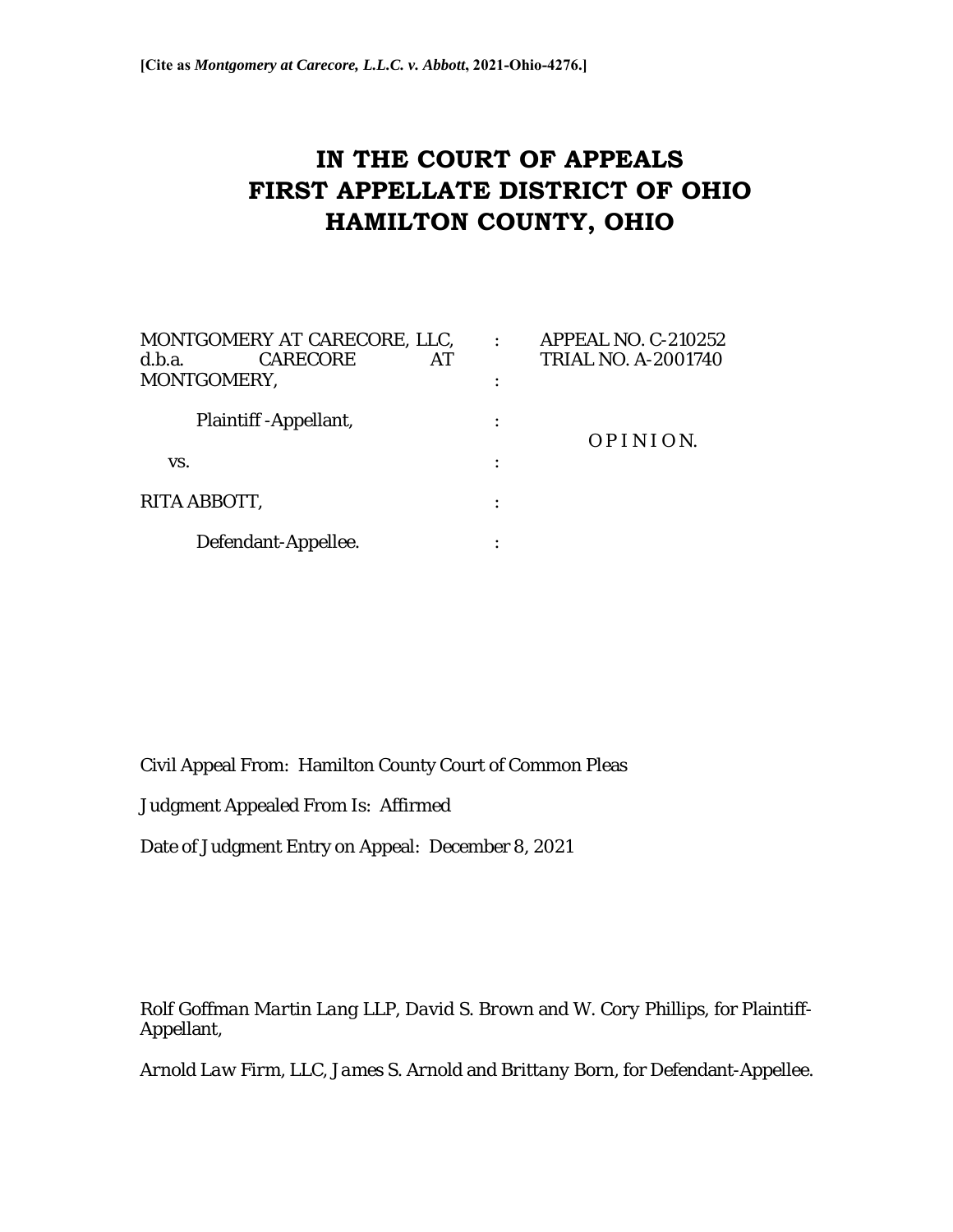# **BOCK, Judge.**

**{¶1}** Plaintiff-appellant Montgomery Carecore, LLC, d.b.a. Carecore at Montgomery ("Carecore") appeals the trial court's entry of summary judgment in favor of defendant-appellee Rita Abbott. We affirm the trial court's judgment.

#### **I. Facts and Procedure**

## A. The Agreement

**{¶2}** Carecore is a long-term care facility that contracted with Lloyd Harrison to provide healthcare services, supplies, and room and board for Harrison.<sup>1</sup> Defendant-appellee Rita Abbott, Harrison's stepdaughter, was identified in the admission agreement ("Agreement") as Harrison's "sponsor," which was defined in paragraph three as "an adult, friend, or guardian of the Resident who has interest or responsibility in the Resident's welfare." Paragraph three of the Agreement further states:

**The Sponsor may acknowledge this Agreement without incurring personal financial liability.**

**In the event the Sponsor has legal access to the Resident's income or resources, the Sponsor shall pay for the services provided by the Facility from said income or resources.** 

## B. The Complaint

**{¶3}** Carecore sued Abbott, asserting breach of contract and promissory estoppel. It sought \$16,800 in damages. Carecore alleged that Abbott had provided a copy of attorney-in-fact documentation showing that she had access to Harrison's

<sup>&</sup>lt;sup>1</sup> Harrison died in October 2019; his estate is not a party to the lawsuit.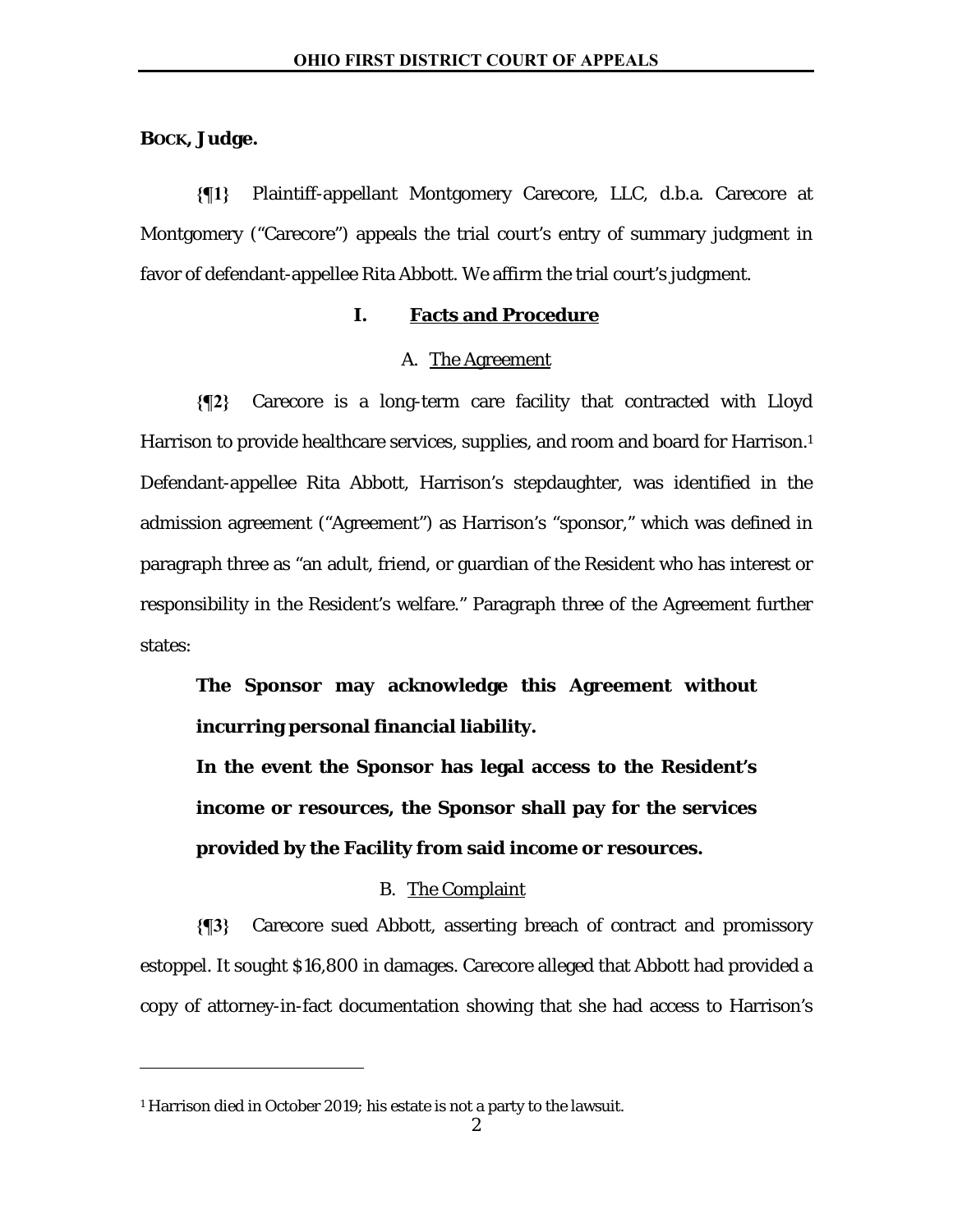PNC Bank account and had promised to pay Harrison's fees from that account, but failed to pay as promised. Carecore's promissory-estoppel claim alleged that Abbott represented that Harrison maintained sufficient financial assets to cover Carecore's charges, that she maintained access to and control of those assets, and that Carecore justifiably relied on Abbott's promise to pay Harrison's charges from Harrison's resources to its detriment.

# C. Summary Judgment

**{¶4}** Abbott's summary-judgment motion argued that she was not personally obligated under the Agreement and that Carecore could not establish any elements of promissory estoppel.

**{¶5}** The trial court granted judgment in Abbott's favor, finding that (1) Abbott was not named as a party to the Agreement, (2) Carecore "admitted that the contract is an agreement to pay and be liable between Carecore and the deceased, not the Defendant," and (3) Carecore did not allege in its complaint that Harrison's assets were taken or squandered by Abbott. The trial court stated that Carecore could have sued Abbott for specific performance, but it sued her personally for money damages instead.

**{¶6}** Carecore now appeals.

## **II. Law and Analysis**

**{¶7}** We review a ruling on a summary-judgment motion de novo. *Anderson v. WBNS-TV, Inc*., 158 Ohio St.3d 307, 2019-Ohio-5196, 141 N.E.3d 192, ¶ 77. Summary judgment is appropriate where the moving party shows that (1) there is no genuine issue of material fact left to be litigated, (2) it is entitled to judgment as a matter of law, and (3) it appears from the evidence that reasonable minds can come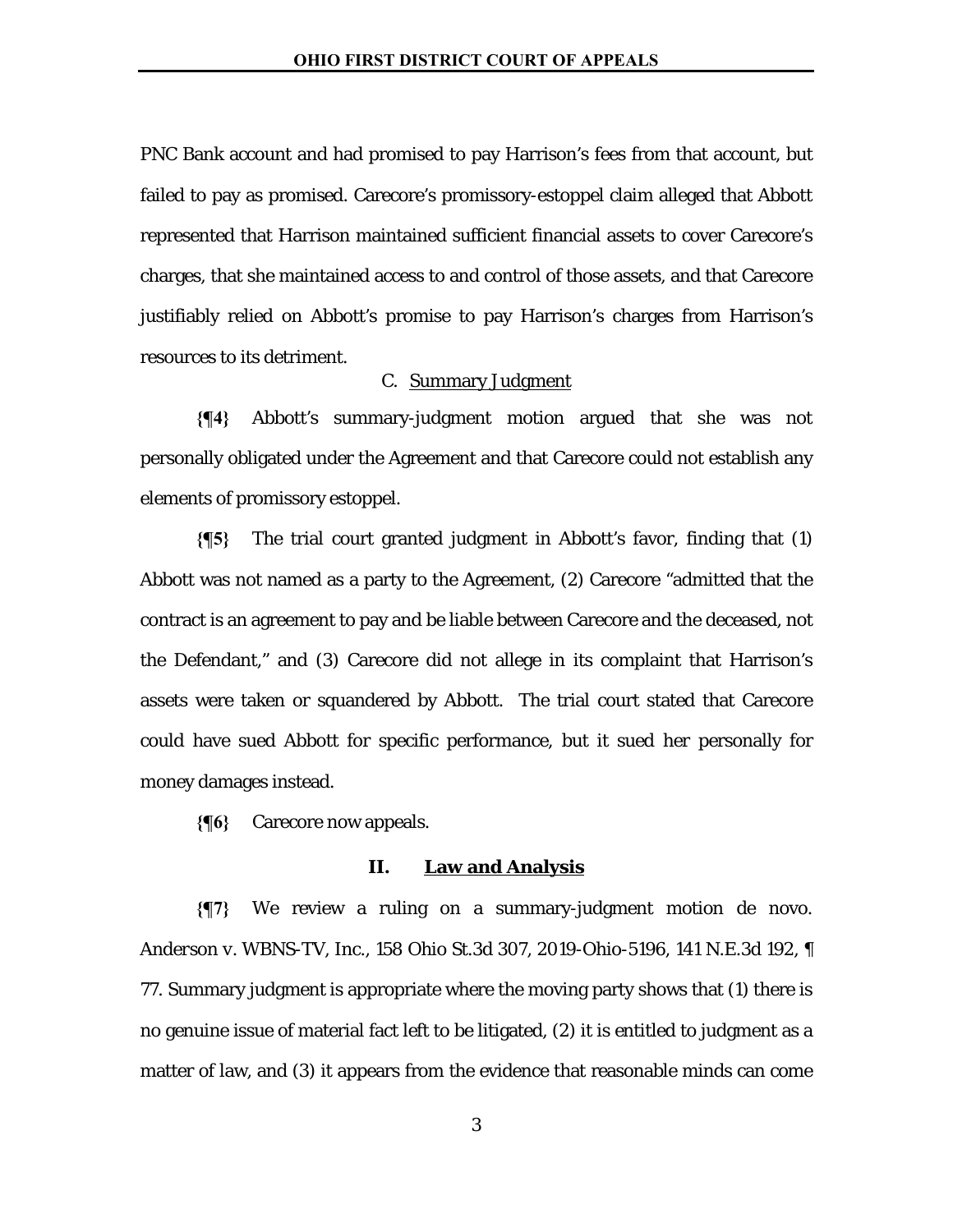to but one conclusion and that conclusion is adverse to the nonmoving party. *Id.*  Courts view the evidence in a light most favorable to the nonmoving party. *Wilson v. Lawrence*, 150 Ohio St.3d 368, 2017-Ohio-1410, 81 N.E.3d 1242, ¶ 33.

## A. Breach of Contract

**{¶8}** Carecore's first assignment of error asserts that the trial court erred by granting summary judgment on Carecore's breach-of-contract claim. Carecore had the burden of proving (1) an existing valid contract between the parties, (2) that Abbott failed to perform, and (3) damages. *See Gilman v. Physna, LLC*, 1st Dist. Hamilton No. C-200457, 2021-Ohio-3575, ¶ 17.

**{¶9}** The interpretation of a written contract is a question of law that we review de novo. *Hyde Park Circle, L.L.C. v. Cincinnati*, 2016-Ohio-3130, 66 N.E.3d 99, ¶ 15 (1st Dist.). Contracts that are clear and unambiguous will be enforced according to their terms. *Retirement Corp. of Am. v. Henning*, 1st Dist. Hamilton No. C-180643, 2019-Ohio-4589, ¶ 18.

**{¶10}** "A court must construe a contract against its drafter, but when the terms are unambiguous and clear on their face, the court need not look beyond the plain language of the contract to determine the rights and obligations of the parties." *World Harvest Church v. Grange Mut. Cas. Co*., 148 Ohio St.3d 11, 2016-Ohio-2913, 68 N.E.3d 738, ¶ 36, quoting *Beasley v. Monoko, Inc*., 195 Ohio App.3d 93, 2011- Ohio-3995, 958 N.E.2d 1003, ¶ 30 (10th Dist.).

**{¶11}** The parties agree that under state and federal law, a nursing facility may not require a third party to pay a resident's charges out of his or her own funds. But they disagree on whether Abbott is liable for breaching her duties under the Agreement.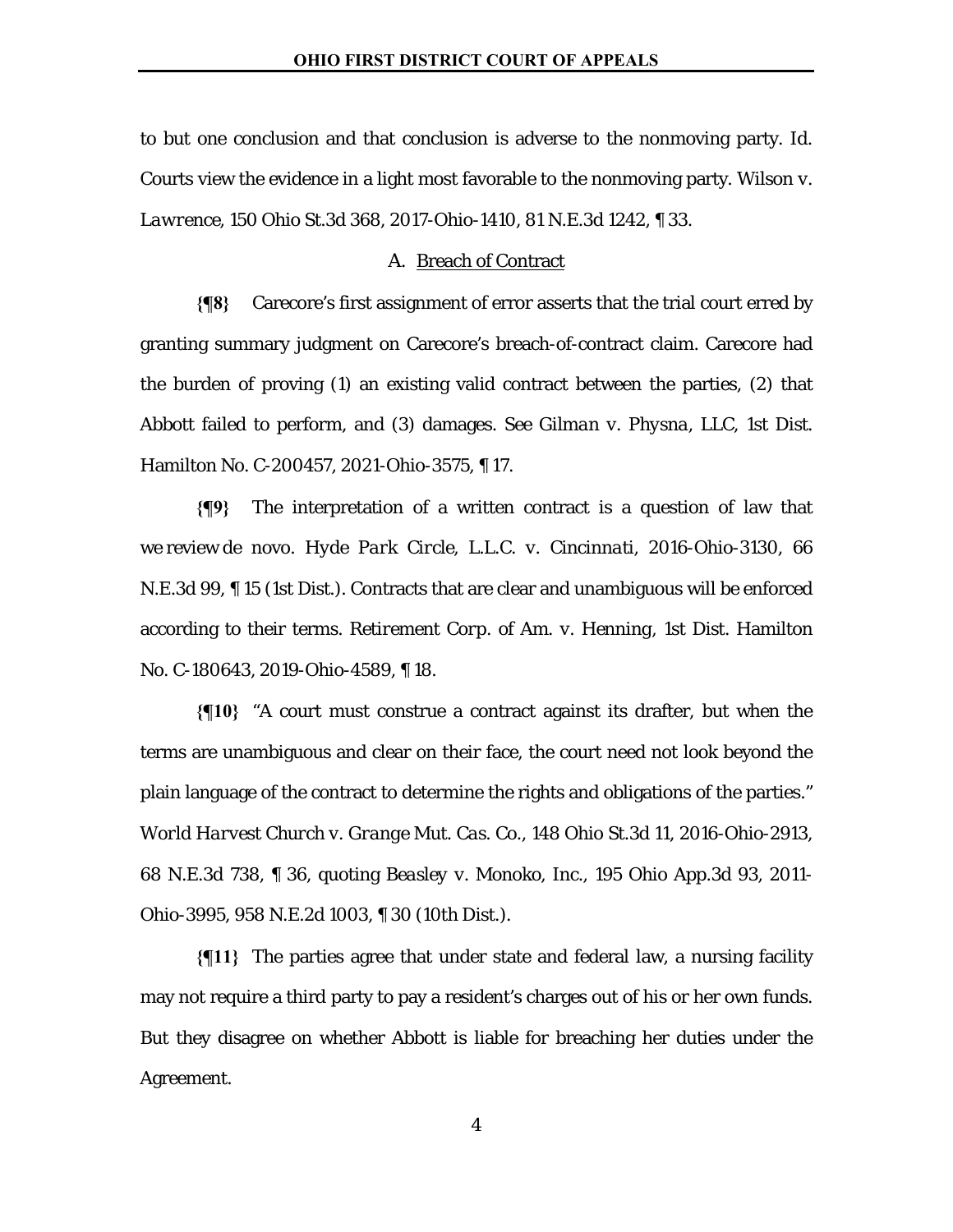#### 1. Cases Containing Similar Clauses

## a. *In Re Plybon*

**{¶12}** Carecore cites *Woodland Oaks Manor, LLC v. Plybon (In re Plybon),*  Bankr.E.D.Ky. Nos. 11-10146 and 11-1089, 2012 WL 827349 (Mar. 9, 2012). The admissions agreement in *Plybon* stated:

The Responsible Party's financial responsibilities are limited to the amount of the funds received or held by the Responsible Party or Agent on behalf of the Resident. The Responsible Party does not assume responsibility for payment of the cost of the Resident's care out of the Responsible Party's personal funds, unless otherwise indicated and acknowledged in this agreement. To the extent legally permitted, the Responsible Party is contractually bound by the terms of this Agreement and may become liable for failure to perform duties under this Agreement.

*Id.* at \*1. Because the admissions agreement explicitly stated that the "responsible party" could be liable for her own breach of contract, the court found that the defendant was contractually liable for her husband's expenses that were not covered by Medicaid. *Id.* 

## b. *Classic Healthcare Systems, LLC v. Miracle*

**{¶13}** A nursing facility sued decedent, Faun Miracle, and Faun's son, David Miracle, who had arranged for Faun to stay at the nursing facility for rehabilitation. *Classic Healthcare Systems, LLC v. Miracle*, 12th Dist. Warren No. CA2017-03-029, 2017-Ohio-8540, ¶ 2. David did not sign the admission agreement, but signed the nursing facility's "billing policy" as the "Responsible party." *Id*. at ¶ 2, 8.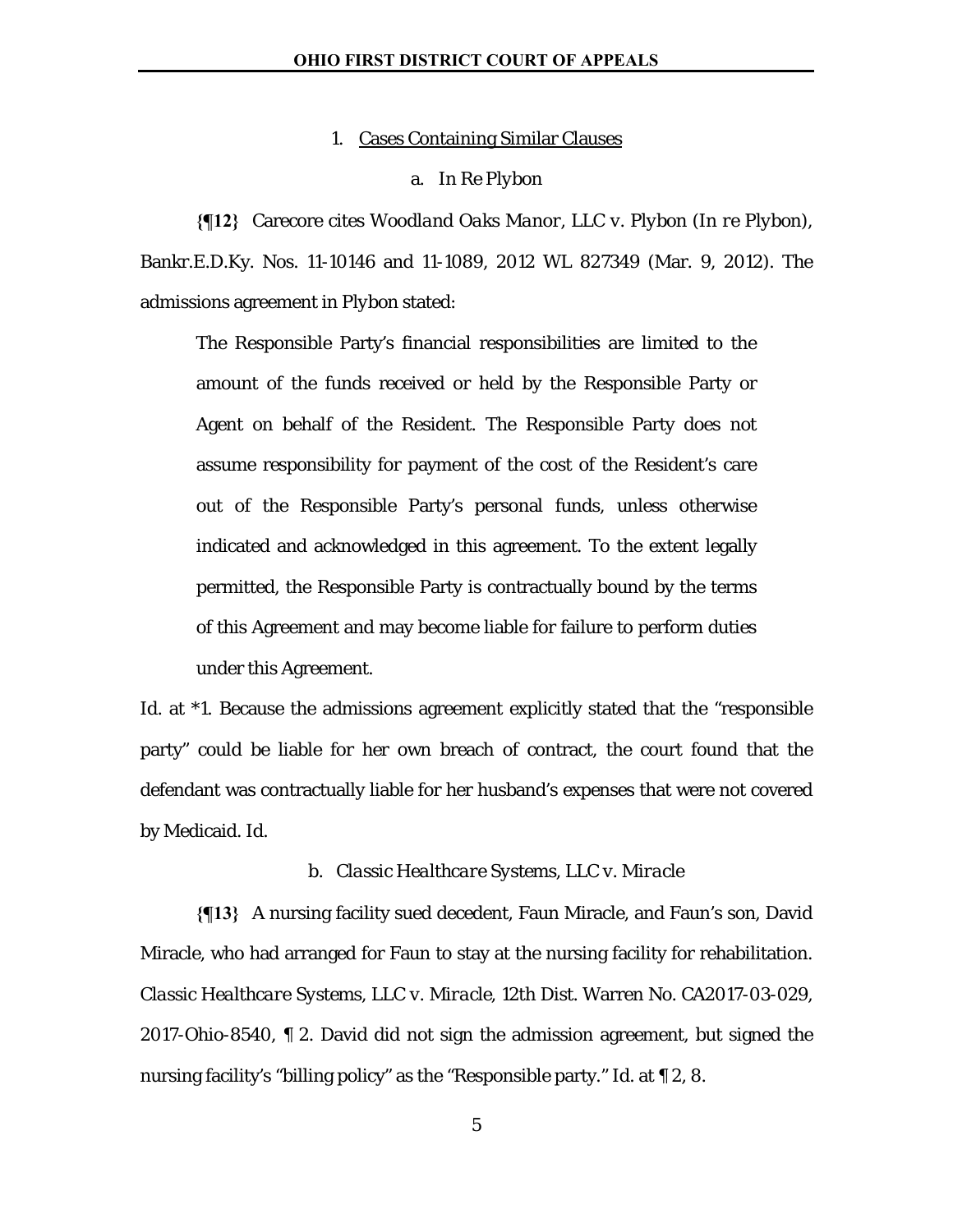**{¶14}** Paragraph six of the "billing policy" stated:

**LIABILITY OF RESPONSIBLE PARTY FOR RESIDENT'S CHARGES.** A RESPONSIBLE PARTY DOES NOT ASSUME PERSONAL FINANCIAL RESPONSIBILITY OR LIABILITY FOR THE RESIDENT'S CHARGES, HOWEVER, THE RESPONSIBLE PARTY MUST UTILIZE THE RESIDENT'S ASSETS OVER WHICH THEY HAVE HAS [sic] CONTROL TO PAY FOR SERVICES RENDERED.

*Id.* at ¶ 7. Upon Faun's discharge, she owed \$100,000 to the facility. *Id*. at ¶ 5. The trial court found that David had breached his agreement with the facility by using Faun's resources for other purposes instead of paying for her care and awarded the facility \$12,371.54. The court of appeals found that because David did not appeal the trial court's finding that he had breached his agreement and had incurred personal liability to the nursing facility, David was personally liable for his breach. *Id.*

# 2. The Agreement Provides No Liability for Abbott

**{¶15}** The Agreement imposed duties on Abbott, but permitted her to sign it "without incurring personal financial liability." Thus, the question for this court is whether "personal financial liability" imposes liability on Abbott for her breach of the Agreement.

**{¶16}** We find that the Agreement explicitly relieves Abbott of any liability.

**{¶17}** Unlike the admissions agreement in *Plybon,* the Agreement did not state that Abbott could become liable for her failure to perform. Instead, it explicitly stated that Abbott could acknowledge the Agreement "without incurring personal financial liability."

6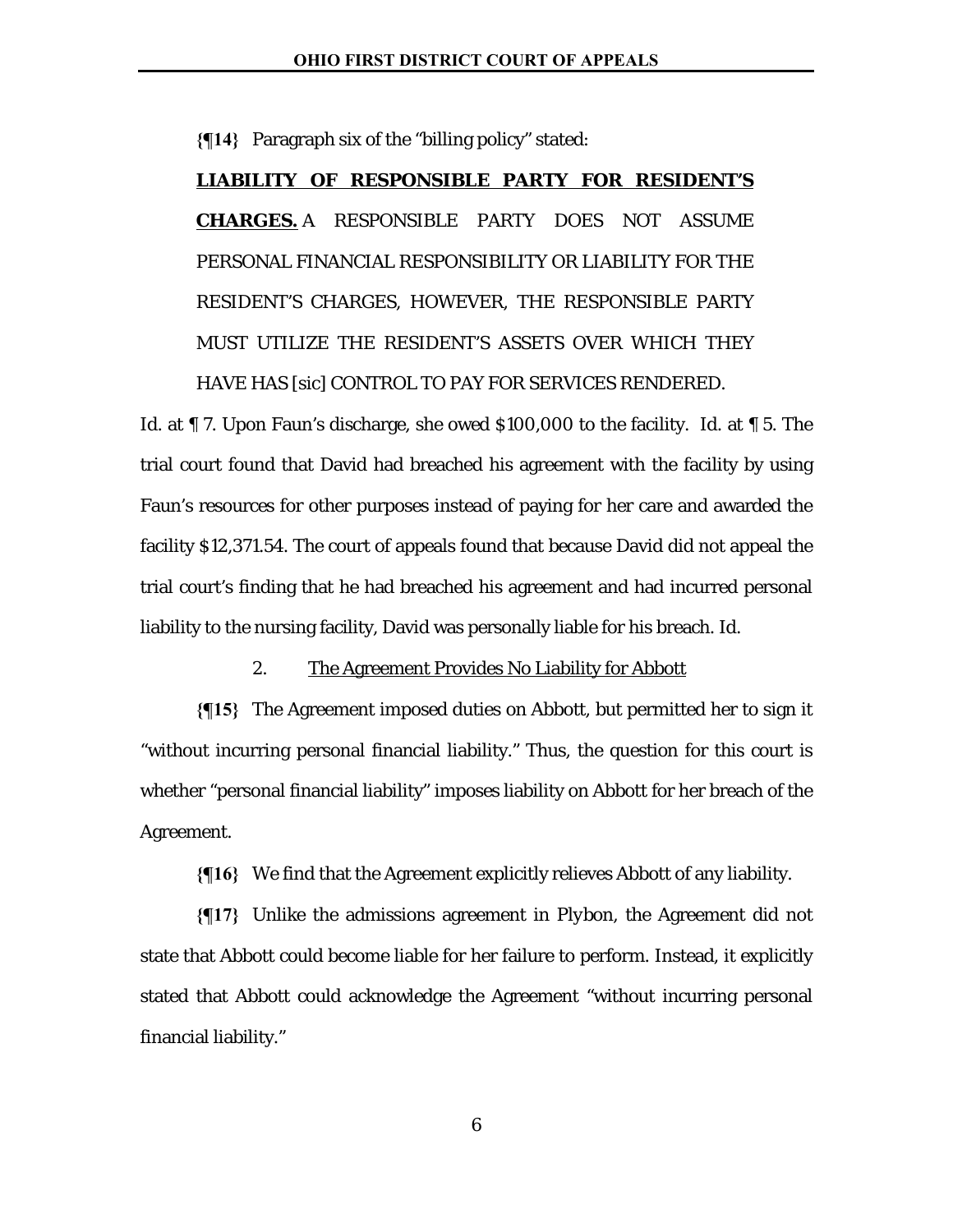**{¶18}** And in *Miracle*, the contract stated that the sponsor did not assume personal liability "for the resident's charges." Miracle did not appeal the trial court's judgment holding him liable; thus, the court of appeals did not decide that issue. Moreover, *Miracle*'s nonliability clause specified that the responsible party was not personally liable "for the resident's charges." But here, the nonliability clause is broader: "The Sponsor may acknowledge this Agreement without incurring personal financial liability." Carecore drafted the Agreement and purposely included a broad nonliability clause. It is bound by its terms.

**{¶19}** Finally, even if "without incurring personal financial liability" were somehow ambiguous, the Agreement must be construed against Carecore, the Agreement's drafter. *Piening v. Ent. Rent-A-Car of Cincinnati, Inc.,* 1st Dist. Hamilton No. C-060335, 2007-Ohio-4709, ¶ 19.

**{¶20}** Because the Agreement did not impose personal financial liability on Abbott, we overrule Carecore's first assignment of error.

B. The Trial Court did not Err by Suggesting an Alternative Claim

**{¶21}** Carecore's second assignment of error argues that the trial court's statement that Carecore could have sued Abbott for specific performance was error. Carecore contends that the suggestion was inappropriate, that it contradicts the court's findings that Abbott was not a party to the contract and that she did not agree to liability under the contract. Carecore argues that the trial court erred in granting summary judgment based on an issue that was not raised by Abbott.

**{¶22}** But the trial court did not grant judgment on an issue not raised by Abbott. It granted judgment because it found that Abbott was not liable under the Agreement. Carecore's second assignment of error is overruled.

7